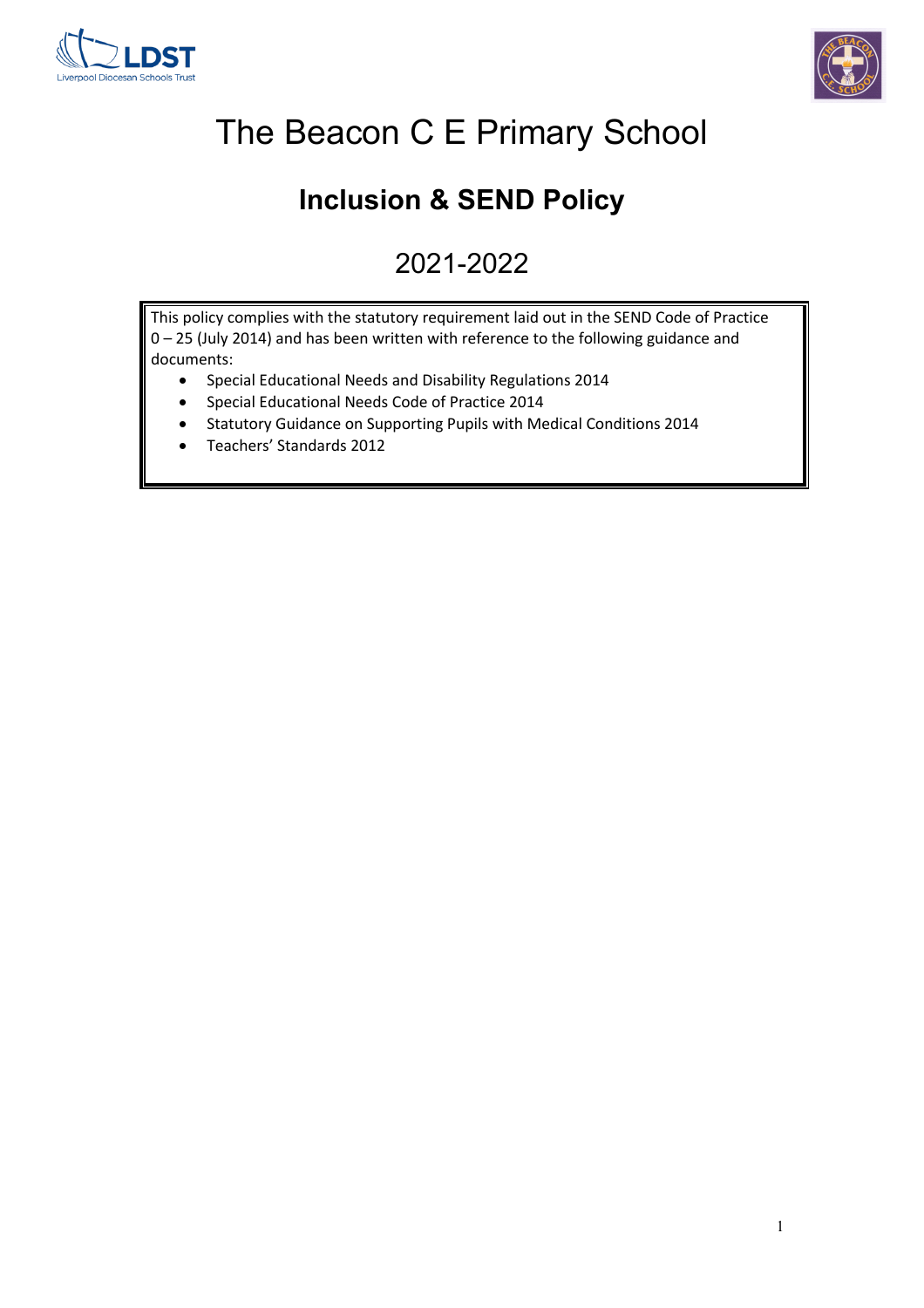#### Our Christian Vision is:

#### **Learning Together, Following Jesus**

Jesus said, "I am the light of the world. Whoever follows me will have the light of life."

#### John 8:12

Our Christian vision underpins our policy ensuring that we provide a commitment to ensure that equality of opportunity is available to all members of the school community. For our school this means, not simply treating everybody the same but, understanding and tackling the different barriers which could lead to unequal outcomes for different groups of children in school including those with SEND by celebrating and valuing the achievements and strengths of all members of the school community.

# **1. Name and contact details for the SENCO/ Inclusion Manager.**

This policy was created by the school's SENCO/Inclusion and Intervention Manager in liaison with the SLT, all staff and parents of pupils with SEND and school governors.

It was a co-produced policy in the spirit of current reform (2014).

The SENCO (Inclusion and Intervention Manager) at The Beacon CE Primary School is Kellie Mooney. Kellie Mooney National SENCO Award achieved July 2018.

She can be contacted directly at the school on 0151 2634206 or via e-mail at k.mooney@ldst.org.uk

# **2. The policy was reviewed in September 2021**

#### **It will be next reviewed: September 2022**

# **3. Aims and objectives of The Beacon CE Primary School in relation to SEN provision:**

We believe that all children are entitled to an education which meets their individual needs where inclusivity underpins our practices. We believe that all children are entitled to a curriculum which focuses on quality first teaching and a curriculum which is differentiated to meet the individual needs of all children.

We aim:

- To create an ethos and educational environment that is person centered and has the views and needs of the child at its heart along with their families/carers.
- To encourage a strong focus on high aspirations and on improving outcomes for children and young people with SEN which will enable them to succeed in their education and make a successful transition into adulthood.
- To reflect the New Code of Practice (2015) in stating that teachers are responsible and accountable for the progress and development of the pupils in their class, including where pupils access support from teaching assistants or specialist staff.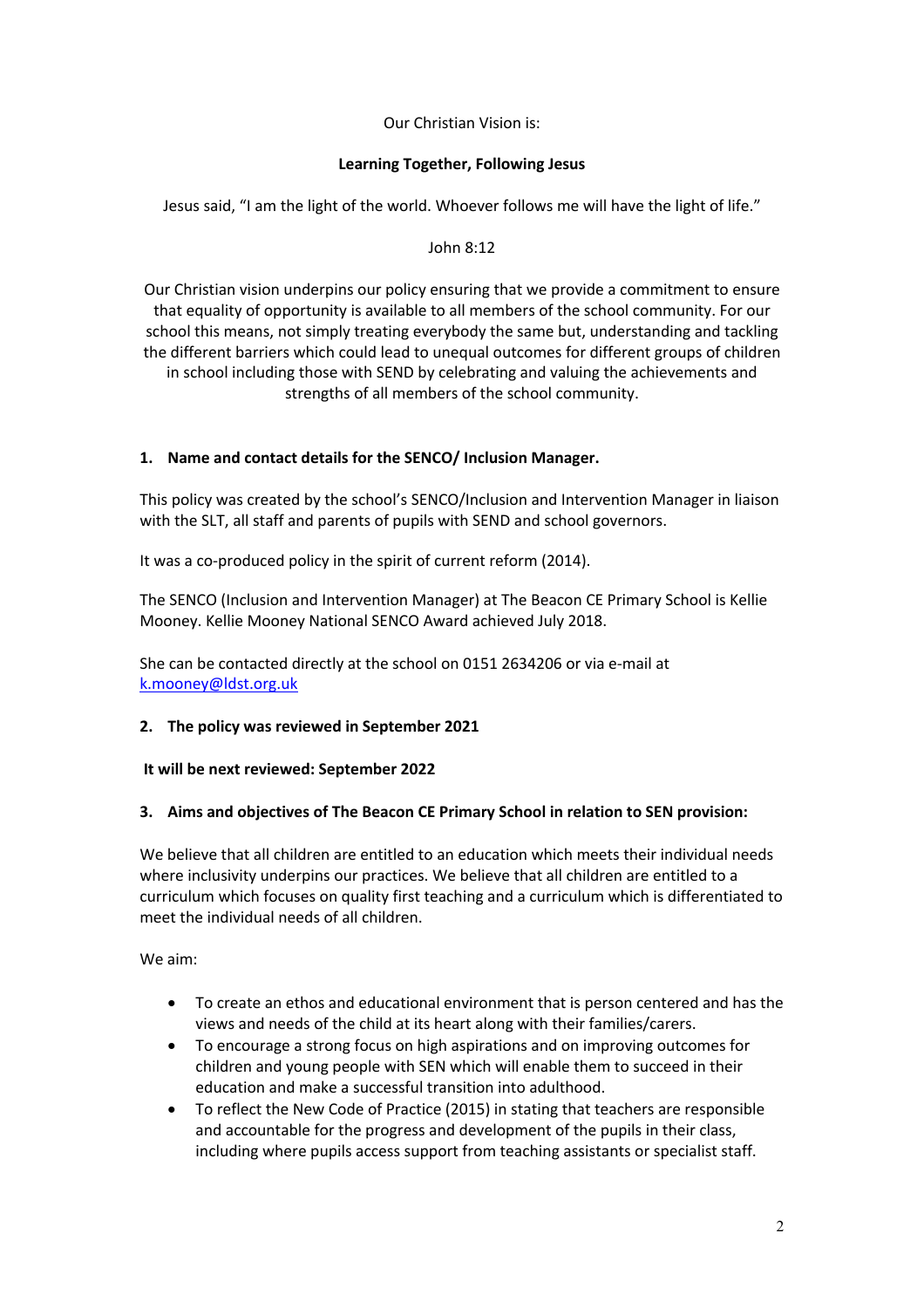Every teacher is a teacher of every child or young person including those with special educational needs or disabilities.

- To fully adopt the graduated approach to ensure that all pupils with special educational needs and/or disabilities are identified early, assessed and catered for within the school with high expectations for the best possible progress;
- To work within a 'person centered approach' fostering and promoting effective collaboration with children, parents/carers and outside agencies;
- To encourage and engage the participation of children and young people and parents in the decision making and the planning and review of outcomes with regard to their provision.
- To clearly identify the roles and responsibilities of school staff and the SEN Governor in providing an appropriate education for pupils with special educational needs and/or disabilities;
- To be proactive in enabling full access for pupils with SEND to all manageable aspects of the school curriculum and the wider school life and activities thus developing positive self esteem with a long term goal of independence and preparation for adulthood.

#### **4. How Pupils with SEN are identified**

Within The Beacon particular arrangements for assessing and identifying pupils as having SEN also form a part of our published **Local Offer** which was produced in consultation with parents in cooperation with the Local Authority and with due regard to the general duties to promote disability equality.

• We recognise the definition of SEN as stated in the Code of Practice 2014:

# **"A pupil has SEN where their learning difficulty or disability calls for special educational provision, namely provision different from or additional to that normally available to pupils of the same age".** (p94 para 6.15)

- The Beacon reflects what the Code of Practice states (p100 sect 6.44) in that pupils are only identified as SEN if they do not make adequate progress once they have had all the interventions/adjustments and good quality personalised teaching. This is known as **'SEN Support'.**
	- We are alert to emerging difficulties which may not be evident at an early age, these concerns may be expressed by parents or staff or where appropriate the children themselves.
- The needs of our children are further refined by four areas of special educational need identified in the Code of Practice 2015. These are:
	- o **Communication and Interaction**
	- o **Cognition and Learning**
	- o **Social, Emotional and Mental Health Difficulties**
	- o **Sensory and/or Physical needs**

These areas exemplify the range of need for which the school is able to identify and provide support from within the school's provision.

The purpose of identification is to work out what action the school needs to take. The school identifies the needs of pupils by considering the needs of the whole child.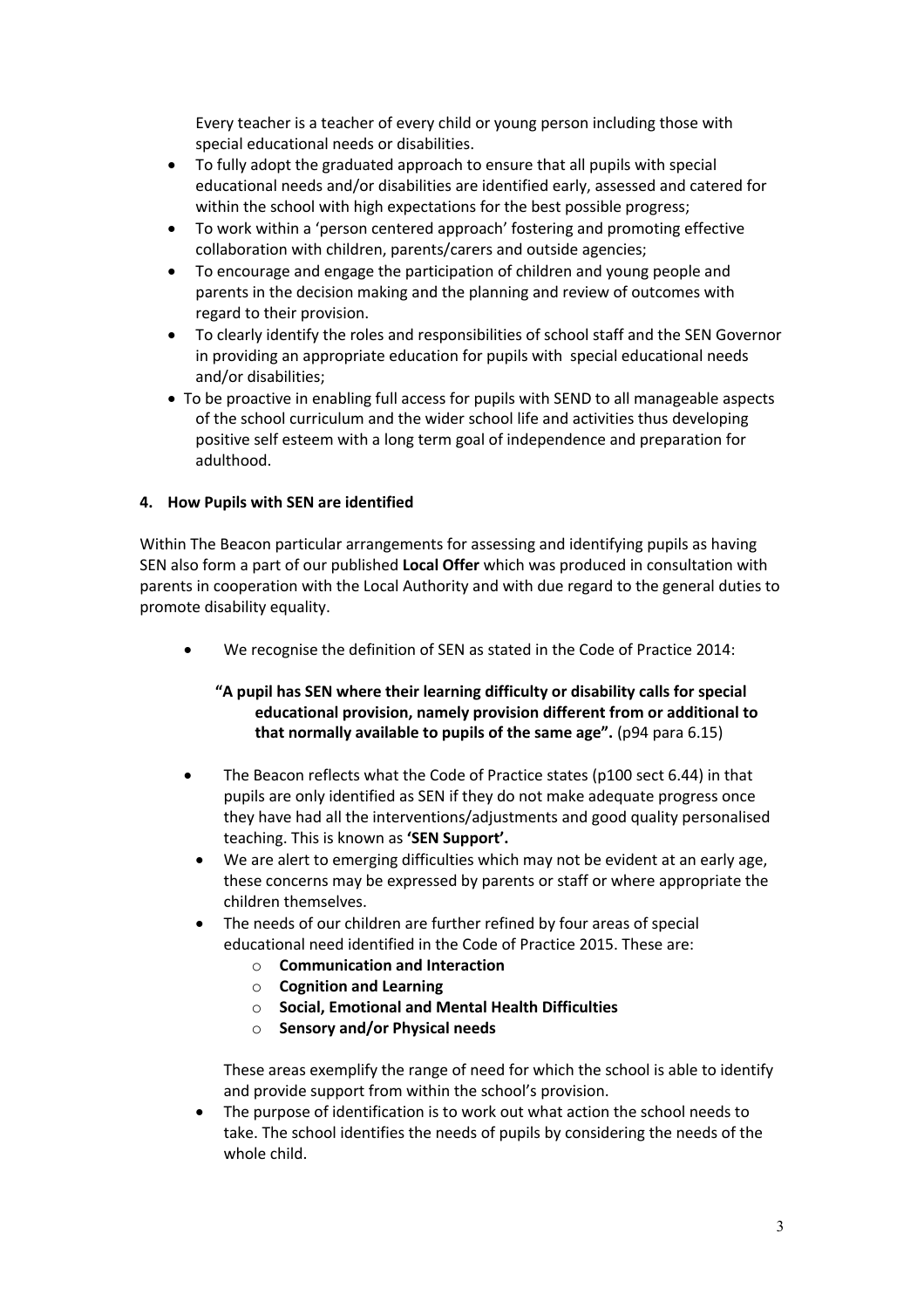- The ability to identify SEN and adapt teaching in response to the diverse needs of pupils is a core requirement of the teachers' standards (2012), teachers are guided and supported in this by the SENCO and information is shared appropriately and frequently.
- Although the SENCO has overall responsibility for the identification of pupils with SEN in the school it is recognised that other members of teaching and pastoral staff have a key role to play in this process. This is part of the collective responsibility and collaborative approach of the school.
- Early identification of pupils with SEN is a crucial factor in overcoming barriers to learning. The SENCO works closely with the school assessment coordinator to interrogate the school tracking data, RAISE online data and FFT.
- At The Beacon we also use a number of indicators to identify pupils' special educational needs. Such as:
	- o Close analysis of data including: EYFSP, termly and yearly assessments, reading ages, intervention data
	- o Any teacher or support staff concerns.
	- o Following up parental concerns.
	- o Tracking individual pupil progress over time.
	- o Liaison with feeder schools on transfer.
	- o Information from previous schools.
	- o Information from other services.
	- o Very close liaison at the outset with EYFS staff and the SENCO and parents.

#### **What is not SEN but may impact on progress and attainment may include:**

- Disability
- Attendance and punctuality
- Health and welfare
- Children/young people in receipt of pupil premium or pupil premium plus.
- LAC
- Being a child/young person of servicemen/women
- EAL

#### **5. How we teach children with special educational needs.**

At The Beacon we follow a structured approach to teaching pupils identified as having additional needs. This includes:

- Differentiated quality first teaching is a priority for all pupils in the school including those with SEN.
- Where a pupil is identified as having SEN, action is taken to remove barriers to learning and put effective special educational provision in place.
- The SEN support takes the form of a four part cycle through which earlier decisions and actions are revisited, refined and revised with a growing understanding of the pupil's needs and of what supports the pupil in making good progress and securing good outcomes. This cycle is known as the graduated approach (**Assess, Plan, Do and Review).**
- **6. How we adapt the curriculum and the learning environment for pupils with special educational needs**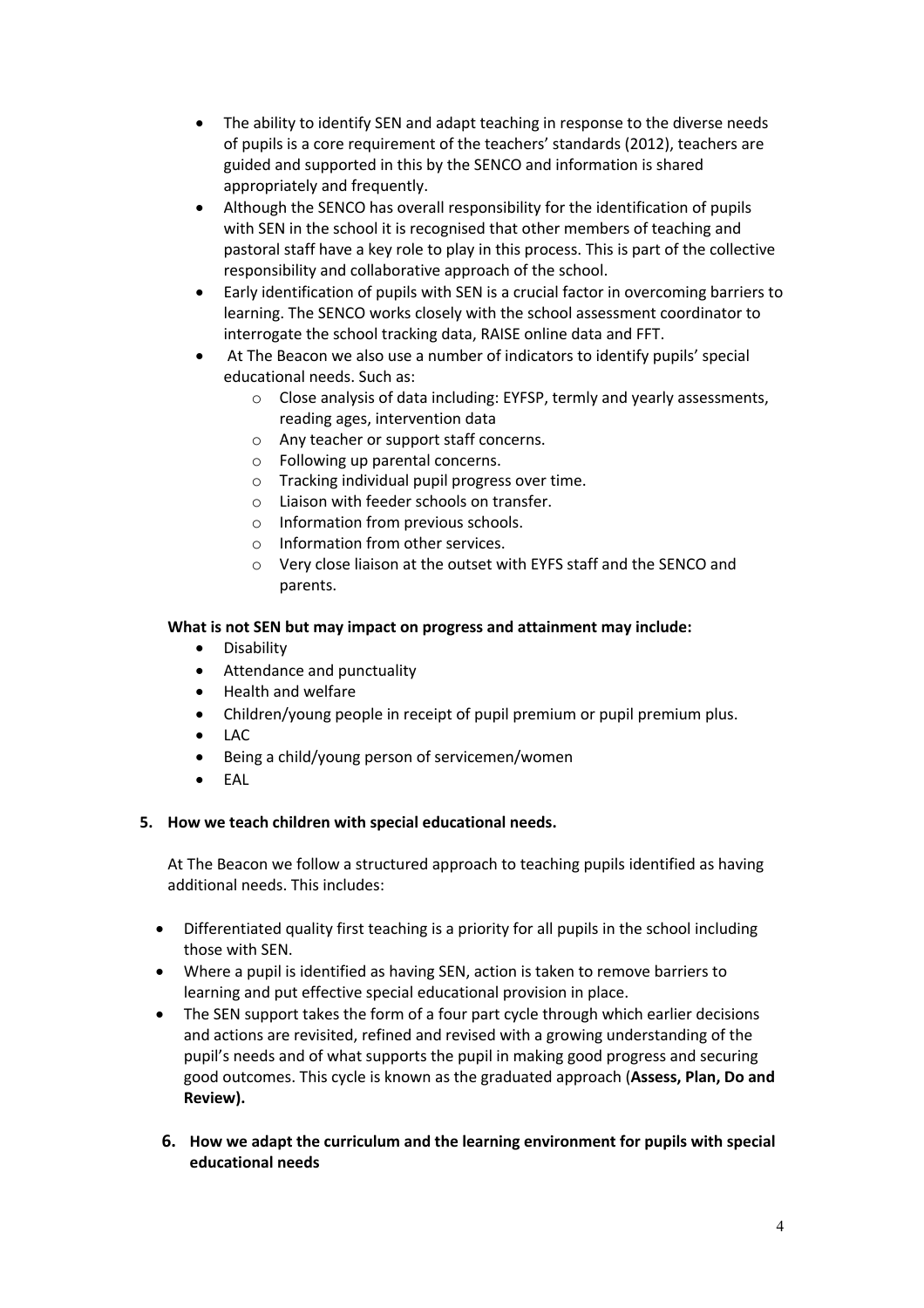- The DDA, as amended by the SEN and Disability Act 2001, placed a duty on all schools and LAs to plan to increase over time the accessibility of schools for disabled pupils and to implement their plans. In line with this there is a fully developed accessibility plan which is in writing and which is also available on the school's website.
- The school is proactive in removing barriers to learning, eg we consistently throughout the school use buff paper for pupils work, use visual timetables and technologies to support learning).
- The school increases and promotes access for disabled pupils to the school curriculum by providing a school building which is fully wheelchair accessible through the use of a lift, through the delivery of interventions by specifically trained teachers and through the careful timetable use of teaching assistants. This covers teaching and learning and the wider curriculum of the school such as participation in after-school clubs, leisure and cultural activities or school visits.
- The school improves access to the physical environment of the school through ramps and the use of a lift. This covers improvements to the physical environment of the school and physical aids to access education.
- The school strives to improve the delivery of information to pupils with SEND and their families when appropriate for disabled pupils. This will include planning to make written information that is normally provided by the school to its pupils available to disabled pupils. Examples might include handouts, timetables, textbooks and information about school events. The information should take account of pupils' disabilities and pupils' and parents' preferred formats and be made available within a reasonable time frame.

# **7. How we assesses and reviews the progress of pupils with special educational needs**

At the Beacon we follow an assess, plan, do, review cycle outlined in the Code of Practice 2015. This is outlined below:

**ASSESS:**-In Assessing a child/young person the school will carry out an analysis of the pupil's needs which draws on the teacher's assessments and experiences of the pupil, their previous progress and attainment. This is put in the context of the individual's development compared to the school's core approach to pupils' progress, attainment and behavior and their peers and national data. The pupil's own views are sought as are those of external support services if involved. The school liaises fully with outside agencies who are conducting the assessments. Any concerns by parents are actively listened to and recorded. Assessments are reviewed every half term or sooner if required.

**PLAN: -** We recognise that we **must** formally notify parents if their child is being provided with SEN support despite prior involvement and communication. The teacher and SENCO agree in consultation with the parent and pupil the adjustments, interventions and support to be put in place as well as the expected impact on progress (outcomes), development or behavior along with a clear date for review.

**DO: -** The School's SENCO supports the class or subject teacher in problem solving and advising on the effective implementation of support and in further assessments. The teacher remains responsible for working with the child and where the interventions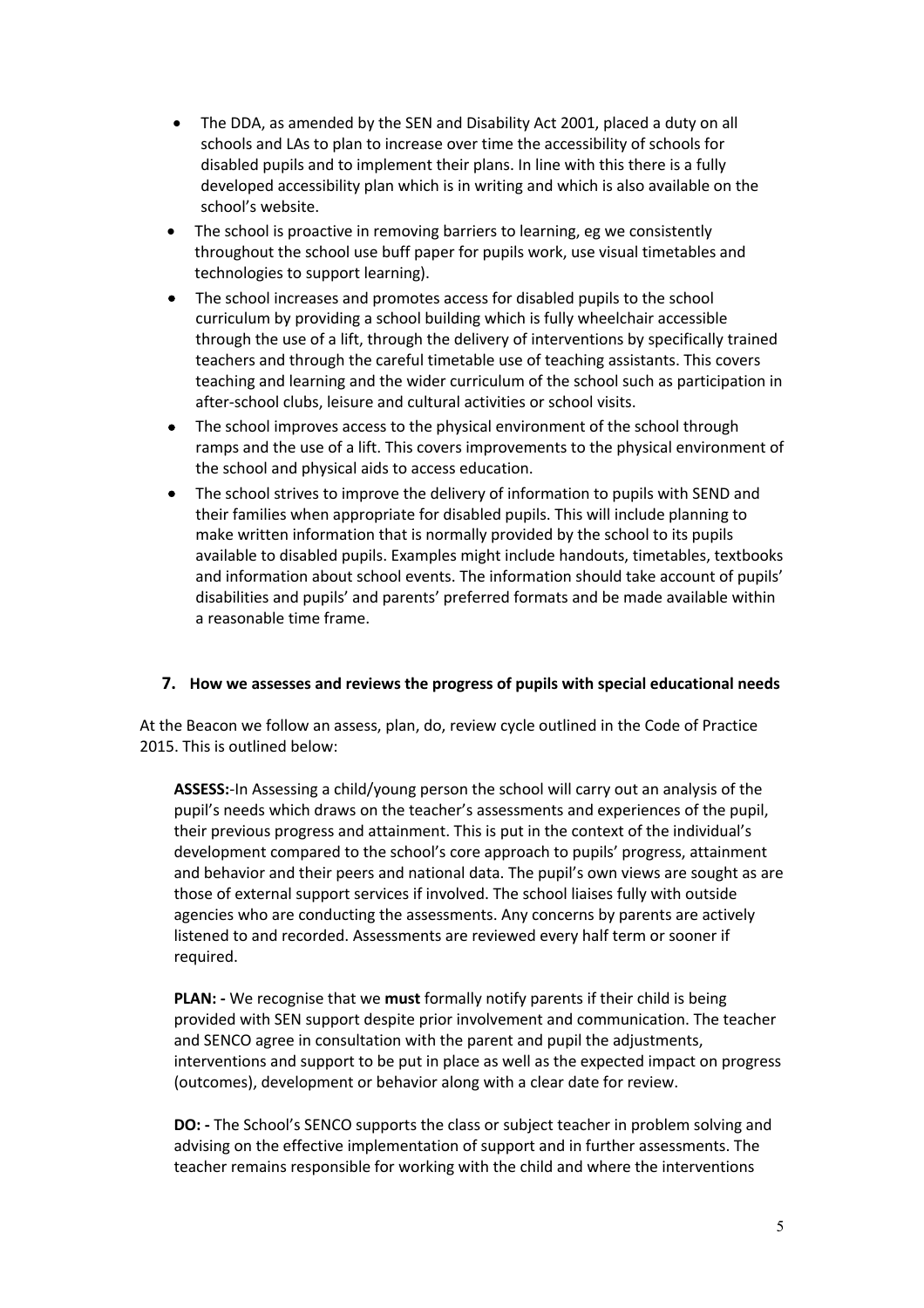involve group or one to one teaching away from the teacher they remain responsible for overseeing this and work closely with teaching assistants or specialist staff involved to plan and assess the impact of support and how they can be linked to classroom teaching.

**REVIEW: -** Reviews are carried out on the agreed date. Some children have an EHC (Education, Health and Care Plan). These must be reviewed by the local authority in partnership with the school at least annually. These reviews are arranged at school and are part of the SENCO's role. When we review we evaluate the impact and quality of the support and take into account the views of the parents and pupils. This feeds back into the analysis of the pupil's needs. The teacher working with the SENCO will revise the support in the light of the pupil's progress and development and any changes to support and outcomes will be made in consultation with the parent and pupil. We strive to provide clear information to parents about the impact of support and interventions provided enabling them to be involved in planning next steps. In transition to another setting information to be passed on will be shared with parents and pupils and this may involve others being present at review meetings and the SENCO/Inclusion Manager attending meetings offsite to support the transition process.

#### **8. How we manage the needs of pupils who qualify for SEN support**

- In many cases the pupil's needs are effectively met within school. The way this is done is accessed in the School's Local Offer which can be seen on the School's website and the Liverpool Family Services directory.
- Where a pupil continues to make less than expected progress despite evidence based support matched with interventions addressing areas of need it may be necessary to involve specialists in the school or from outside agencies. Parents will always be informed and involved in the decision to procure the advice of a specialist and their consent will be required formally by agencies. (Except in child protection cases where a child is deemed to be at risk).
- Where assessment indicates that support from specialist services is required the school strives to ensure that the pupil receives this as quickly as possible. The Local Offer sets out clearly what support is available and how it can be accessed. Support Services used in The Beacon include for example Educational Psychology, CAMHS (Child and Adolescent Mental Health Service), Speech and Language Therapy Services, SENISS and School Family Support Service.
- Some children may have multi-agency involvement and the school will consider the criteria for the levels of need and where relevant may decide in consultation with Liverpool's 'Responding to Need Guidance and levels of Need Framework' that an EHAT (Early Help Assessment Tool) is appropriate.
- Where, despite the school having taken relevant and purposeful action to identify, assess and meet the need of the child or young person and they have not made expected progress, the school or parents should consider requesting an Education, Health and Care needs assessment. In applying for this the school presents evidence of the action taken as part of SEN Support.
- **9. How we work with parents and carers in planning for provision and reviewing progress, and how you support them in accessing information**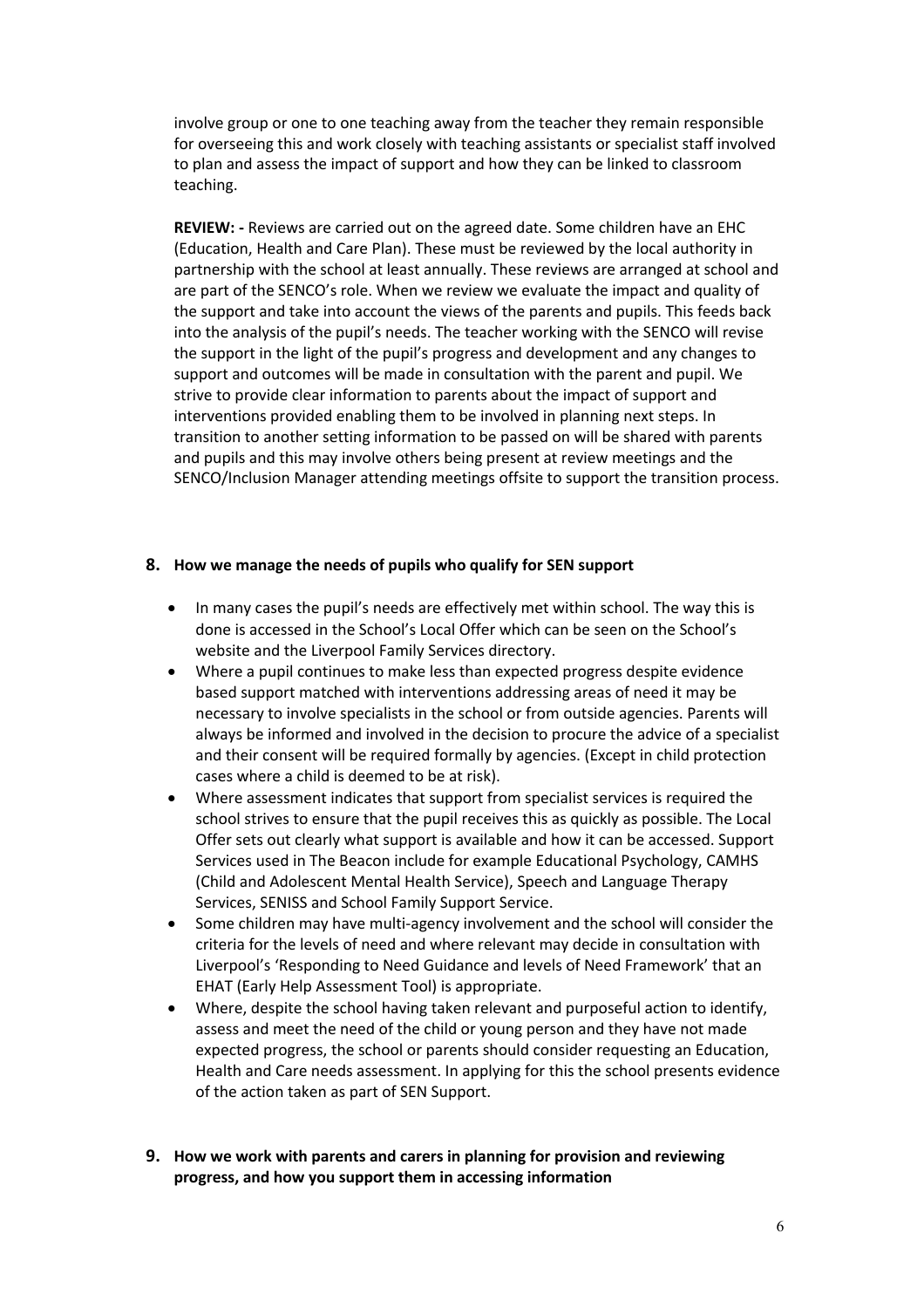- At The Beacon we recognise that the impact of SEN support can be strengthened by increasing parental engagement in the approaches and teaching strategies that are being used. We also value and welcome the essential information on the impact of SEN support outside school as well as the parents/carers particular knowledge of their child/young person and any changes in needs which they can provide.
	- In creating the School's Local offer parental consultation was crucial and parents views on this were sought, acted upon and valued. This is an ongoing process and the school operates an open door policy where parents are encouraged to communicate openly with the school in a timely way should they have any concerns regarding their child/young person. There are other systems to encourage communication such as PTA, questionnaires and coffee mornings etc.
	- Where a pupil is receiving SEN Support the school endeavours to talk to parents/carers regularly to set clear outcomes and review progress towards them, discussing the activities and support that will help achieve them and identify the responsibilities of the parent, the pupil and the school.
	- At all stages of the SEN process the school keeps parents/carers fully informed and involved. Regular meetings are scheduled throughout the academic year to share the progress of the pupils with parents/carers and to take account of their views. It is hoped that this will assist in supporting pupils to reach their full potential. Parents/carers are encouraged to make a full and active contribution to their child's education. Thorough records of outcomes, actions and support as well as contact with parents form an important part of monitoring and recording for the school.

# **10. How we enable pupils with SEN to participate in all activities together with pupils who do not have SEN**

- At The Beacon we recognise our duties regarding equality and inclusion for individual disabled children and young people under the Equality Act 2010. We make reasonable adjustments, including the provision of auxiliary aids and services for disabled children to prevent them being put at a significant disadvantage. We also recognise that these are anticipatory duties and strive to make arrangements in advance to prevent disadvantage. It is important to foster good relations and promote equality of opportunity generally so that barriers to learning are removed.
- Children/young people are encouraged to participate fully in the life of the school. This includes extracurricular clubs and activities where the SENCO monitors the attendance of those with Special Educational Needs and disabilities to ensure that there is good representative participation from these groups.

# **11. Support offered by school for improving the emotional, mental and social development of pupils with special educational needs.**

We recognise that some children and young people may experience a wide range of social and emotional difficulties which manifest themselves in different ways. These may include:

- becoming withdrawn or isolated
- displaying challenging, disruptive or disturbing behaviour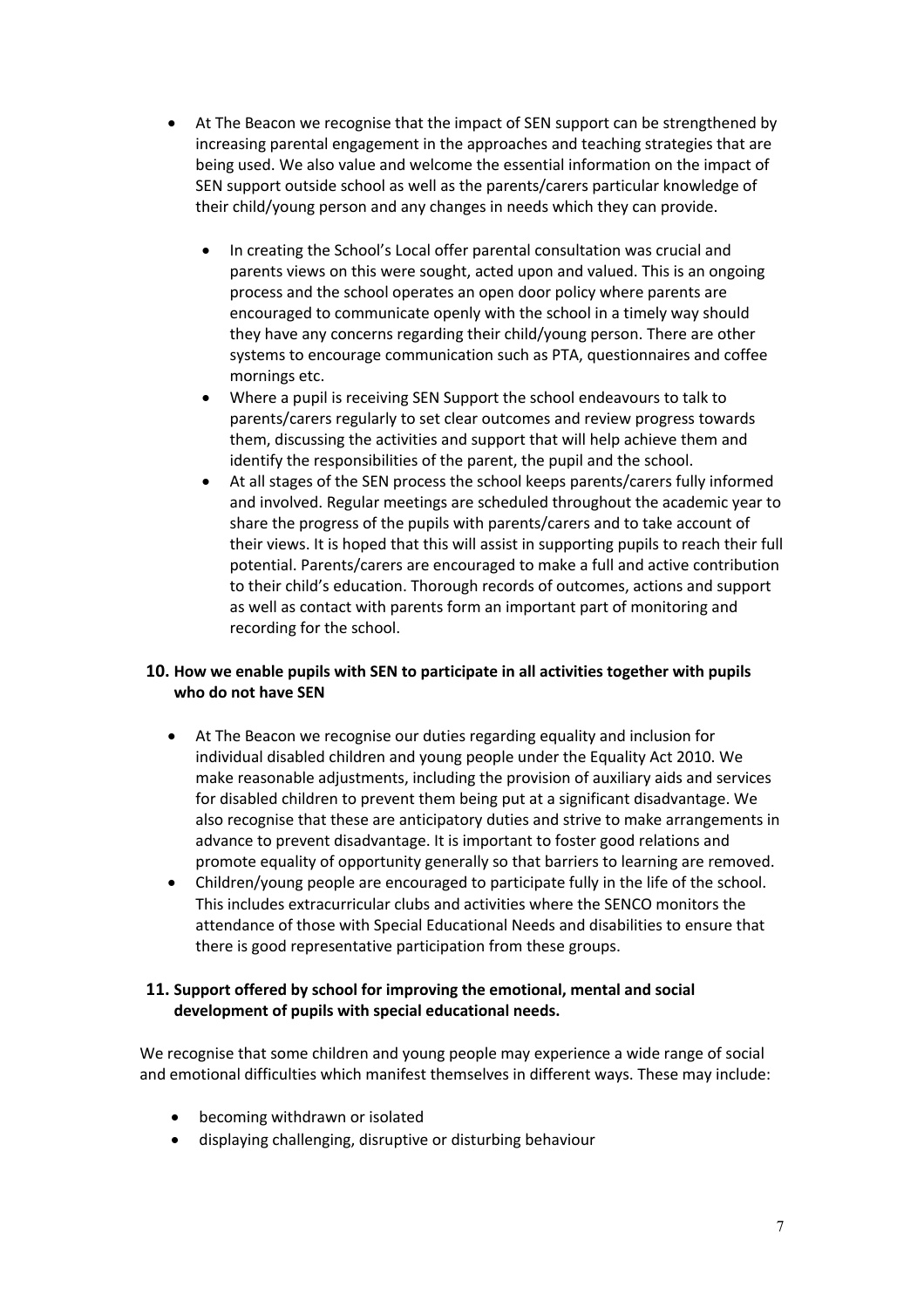These behaviours may reflect underlying mental health difficulties such as anxiety or depression, self harming, substance misuse, eating disorders or physical symptoms that are medically unexplained. Other children and young people may have disorders such as:

- Attention Deficit Disorder (ADD)
- Attention Deficit Hyperactive Disorder (ADHD)
- Attachment Disorder (AD)

It is also recognised by the school that children may display certain behaviours as a result of self esteem or other issues such as neglect.

At The Beacon we have clear processes to support children and young people and this is linked to the school Behaviour Policy. This policy includes detail on how the school manages effects of any disruptive behaviour so that it does not adversely affect other pupils. The school provides support for pupil's emotional, mental and social development in the following ways:

- o Outreach support services, which include Seedlings
- o Educational Psychology Service
- o School Family Support Service
- o Nurture based support from external provision
- o Support accessed through Social Inclusion
- o 1:1 or small group support with the school learning mentor

# **12. How senior leaders and governors monitor and evaluate the impact of the school's SEN provision.**

Whilst the full governing body remains responsible for SEN they often appoint a SEN Governor to support their work. The SEN Governor at The Beacon CE Primary School is Danielle Azanuwha. She can be contacted via the head teacher or Chair of Governors. The SEN Governor promotes the development of SEN provision by:

- championing inclusion and promoting a greater understanding of issues related to SEN by the Governing Body;
- being familiar with key legislation and policy;
- fostering communication between parents/carers of children with SEND and the school;
- meeting regularly with the SENCO and visiting classrooms;
- ensuring they have an understanding of the role of the SENCO and how pupils are supported;
- developing an awareness of the types of SEN present within the school cohort;
- reporting regularly to the Governing Body;
- understanding how funding received for SEN is allocated by the school;
- attending training in relation to SEND;
- assisting in monitoring the progress of vulnerable pupils;
- Reviewing and monitor the effectiveness of the SEND Policy.

The SEN Governor liaises with the SENCO in relation to the Local Offer and the SEN Information report.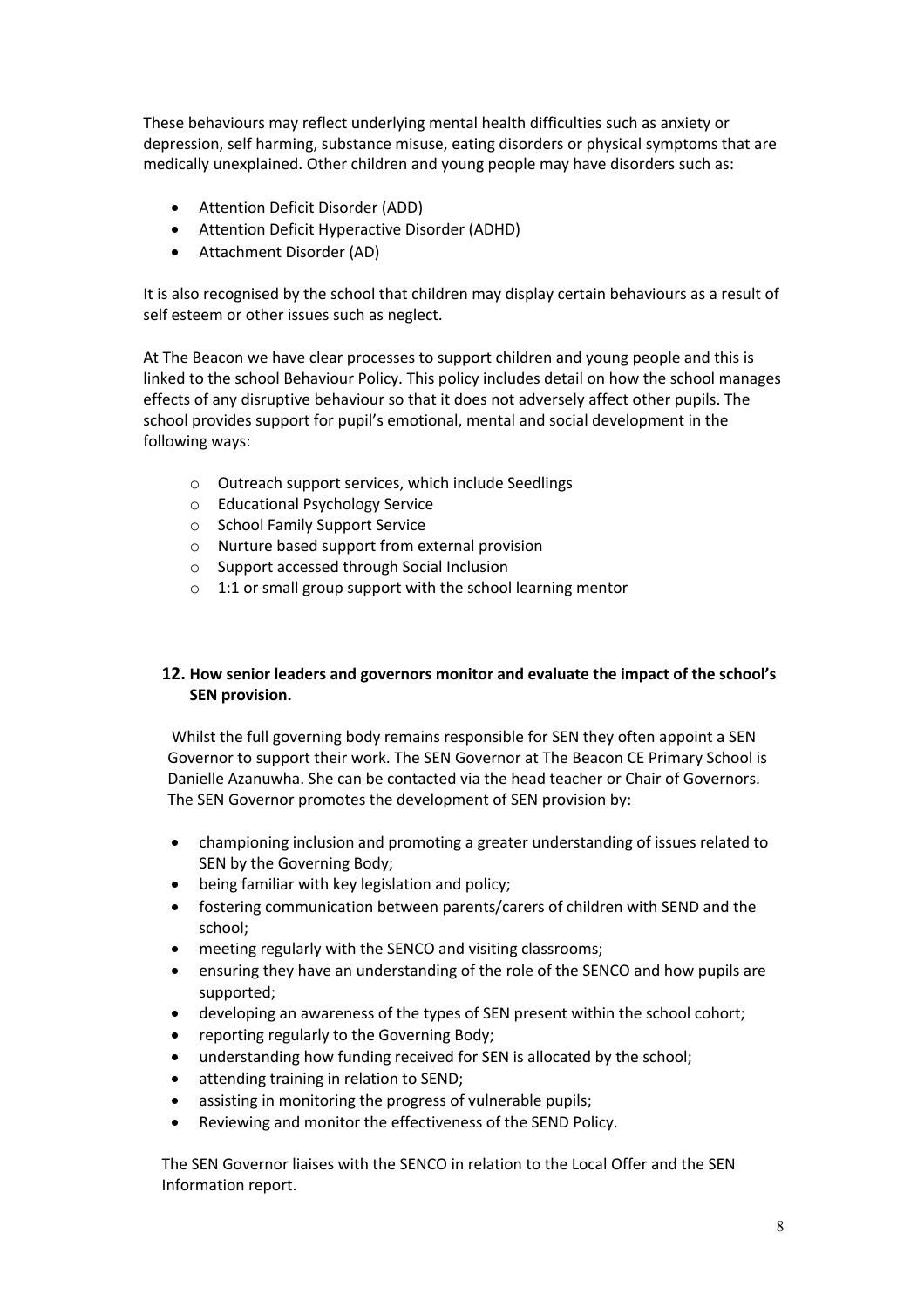In evaluating the effectiveness of this policy, the school will consider the views of:

- Reports presented by the Executive Headteacher, Head of School, SENCO and Link SEN Governor
- Parents/carers
- Pupils
- Outside Agencies

Pupils' attainment and progress will provide detailed and quantifiable evidence relating to the success of the SEND policy and this will be analysed carefully through:

- Consideration of each pupil's success in meeting outcomes.
- Use of standardised tests including reading, spelling and numeracy ages
- An analysis of tests including SATs
- The school's tracking systems and teacher assessments
- Evidence generated from Beacon Assertive Mentoring files
- Raise online
- Reports provided by outside agencies including Ofsted.

#### **13. What training on SEN will be available for teachers, support staff and the SENCO.**

All primary schools within a SEN Consortia share best practice and offers support within the locality. Training on SEN is arranged through these and with the support and involvement of the services attached to these, The training is needs led and linked to the school development plan, needs of the particular consortia and the school's Local offer. Specific training can be provided for the SENCO, Teaching Assistants, whole school and parents. Liverpool school Improvement service provides two SENCO Briefings and an annual SENCO Transition Forum (KS2/3) in June where any pupils with SEND and/or vulnerable pupils can be discussed in person and a transition plan can be put in place.

All teaching and support staff are encouraged to attend courses and training that assist them in acquiring the skills needed to work with pupils with SEND. The SENCO provides school-based INSET and targeted support to develop awareness of resources and practical teaching strategies for use with pupils with SEND.

A needs analysis to determine INSET requirements of staff (including Governors) in the area of SEND is conducted annually. The School's INSET needs are included in the School Development Plan and the outcomes and impact of these will be detailed in the SEN Information report.

#### **14. How SEN is funded at The Beacon.**

The notional SEN budget is for school leaders to use in ways considered most appropriate in improving outcomes for pupils. It can for example be aligned with other funding (e.g. pupil premium) to optimise impact. The SENCO along with other key staff in the school has a key role in determining how this budget is used, for example to provide interventions and targeted support.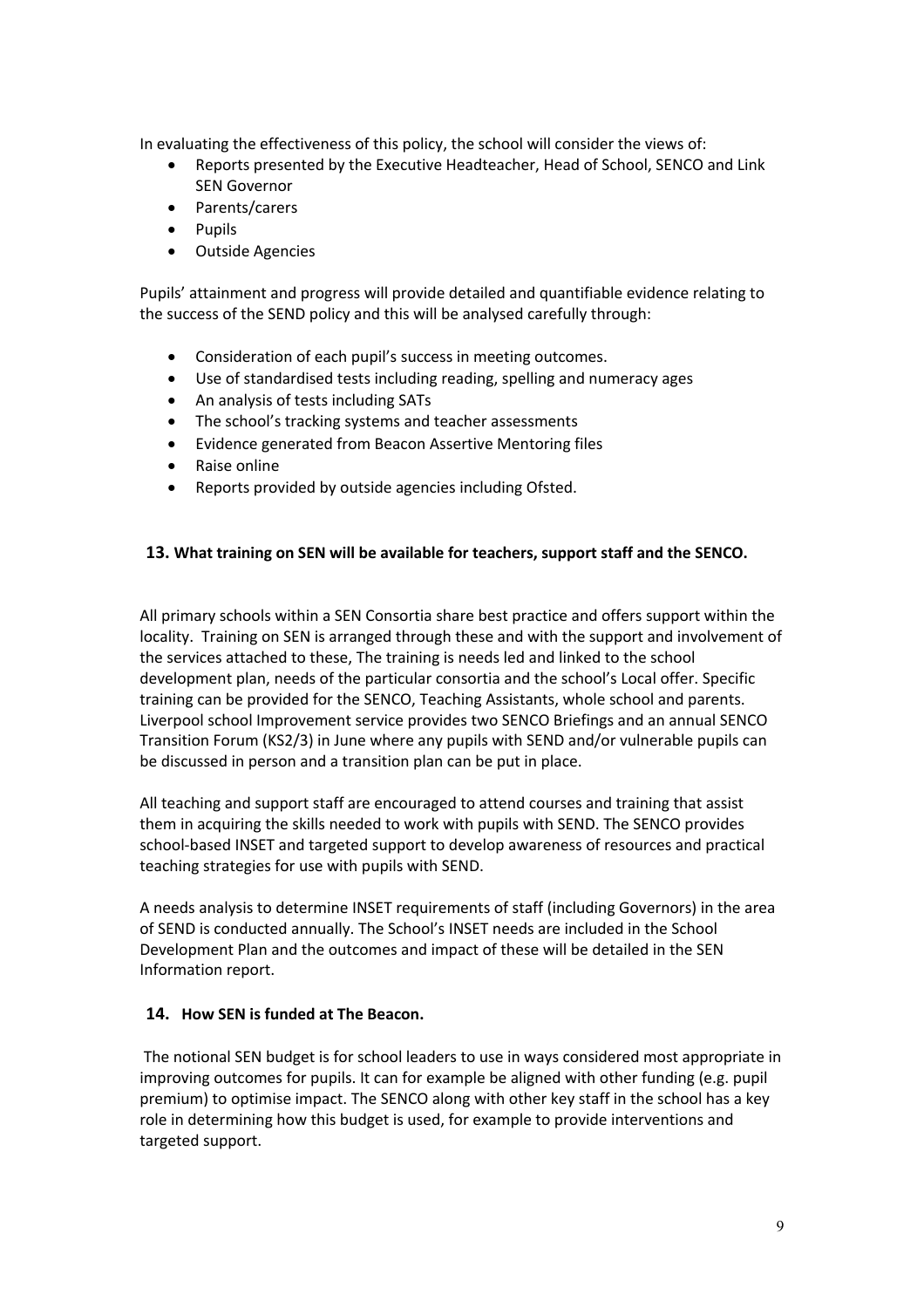The school budget allocation for SEND in the year 2018 to 2019 is detailed in the SEND information report. The Governing Body oversees this expenditure and therefore ensures resources are directed to support appropriate SEND provision as outlined in this policy.

The school allocates SEN funding in the following ways:

- Teaching Assistants;
- Training for all Teachers and Teaching Assistants so that they can meet pupils' needs more effectively;
- Specialist books and equipment;
- In class and withdrawal support from the SENCO, SEN Teacher or teaching staff;
- Ramped access to the main buildings of the school;
- Disabled toilet facilities;
- Lift access
- Purchasing and maintenance of ICT and electronic equipment

#### **15. How your school supports pupils with medical conditions**

The school's detailed and structured response is outlined in the 'Supporting Medical Needs' policy.

#### **16. How we approach statutory duties in terms of increasing its accessibility over time.**

All pupils at The Beacon have equal access to a broad and balanced curriculum differentiated to enable all pupils to understand the relevance and importance of an appropriate education. This promotes self esteem and confidence that will lead to pupils making relevant progress that is closely monitored.

Teachers use a wide range of strategies to meet pupils' special educational needs. Lessons have clear learning objectives and success criteria, are differentiated appropriately and assessed to inform the next stage of learning.

The school's Teaching and Learning Policy promotes best practice towards students with SEN.

Provision Mapping features significantly in the SEN provision provided by the school. Intervention Plans contain outcomes to ensure that all pupils experience success.

Following The Equality Act 2010 it states that education providers must also make 'reasonable adjustments' to ensure that disabled students aren't discriminated against. Making reasonable adjustments could include:

- changes to practices or procedures
- changes to physical features
- changes to how learners are assessed
- providing extra support and aids (such as specialist teachers or equipment)

The obligation for schools to provide extra support such as specialist teachers or equipment will be introduced at a later date.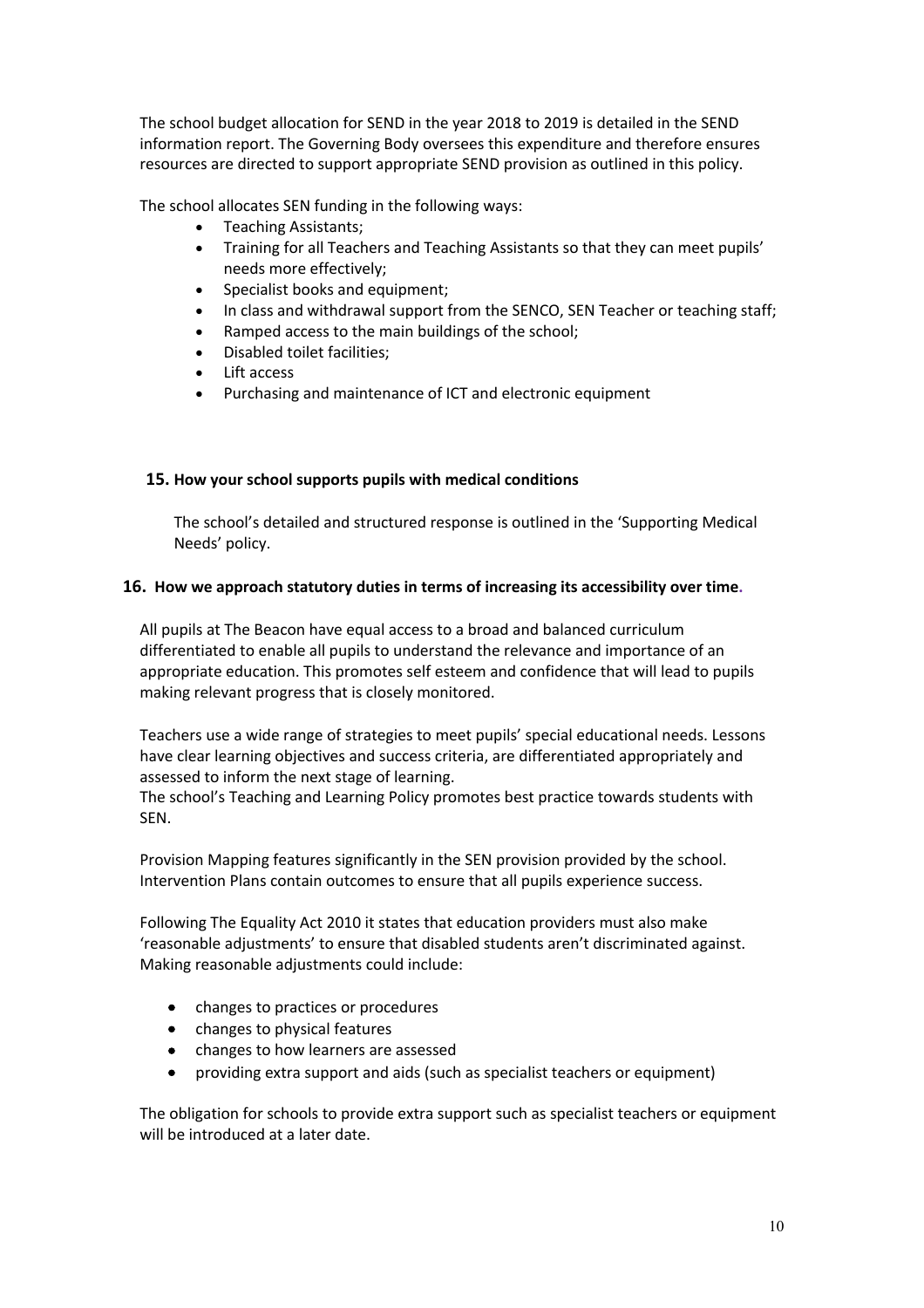Relevant information is shared with parents/carers of pupils on Special Needs Support or with an Education Health and Care Plan (EHC Plan). They receive regular details on the agencies involved with their child's education and are signposted according to their child's needs. Key information is also shared within the school to ensure teachers are up to date with developments.

# **17. How we handle complaints from parents/carers of pupils with SEN about SEN provision.**

Any complaints should first be raised with the SENCO, then if necessary with the Head teacher and finally, if unresolved, with the SEN Governor. All complaints follow the school's complaints procedure.

Managing parental complaints related to SEN (any of the following may apply)

- Meetings with the parents/carers are arranged, perhaps involving a mediator such as the 'Information, Advice and Support Service' (currently Parent Partnership).
- Key issues are identified including where there is agreement.
- Discussions should take place with the SENCO
- Reports provided by outside agencies should be considered
- Outcomes are reviewed examining what progress the pupil has made. Any behaviour logs should ensure strategies are included and shared with parents/carers.

# **18. Who is responsible for what**.

We acknowledge that the SENCO shares responsibility with the rest of the staff within the school and the governing body. Whilst the full governing body remains responsible for SEN they often appoint a SEN Governor to support their work. The SEN Governor at The Beacon, promotes the development of SEN provision by:

The Governing Body will report annually on the success of this policy under the statements listed in '**The aims and objectives of this policy'** (page 5)

In evaluating the effectiveness of this policy, the school will consider

- Findings of the SEND information report including its Local Offer.
- Reports presented by the Executive Headteacher, Head of School, SENCO and Link SEN Governor
- Parents/carers
- **Pupils**
- Outside Agencies with evidence of joined together working.
- Pupils' attainment and progress will provide detailed and quantifiable evidence relating to the success of the SEND policy and this will be analysed carefully through:
- Consideration of each pupil's success in meeting their agreed outcomes.
- Use of standardised tests including reading, spelling and numeracy ages
- An analysis of test including SATs
- The school's tracking systems and teacher assessments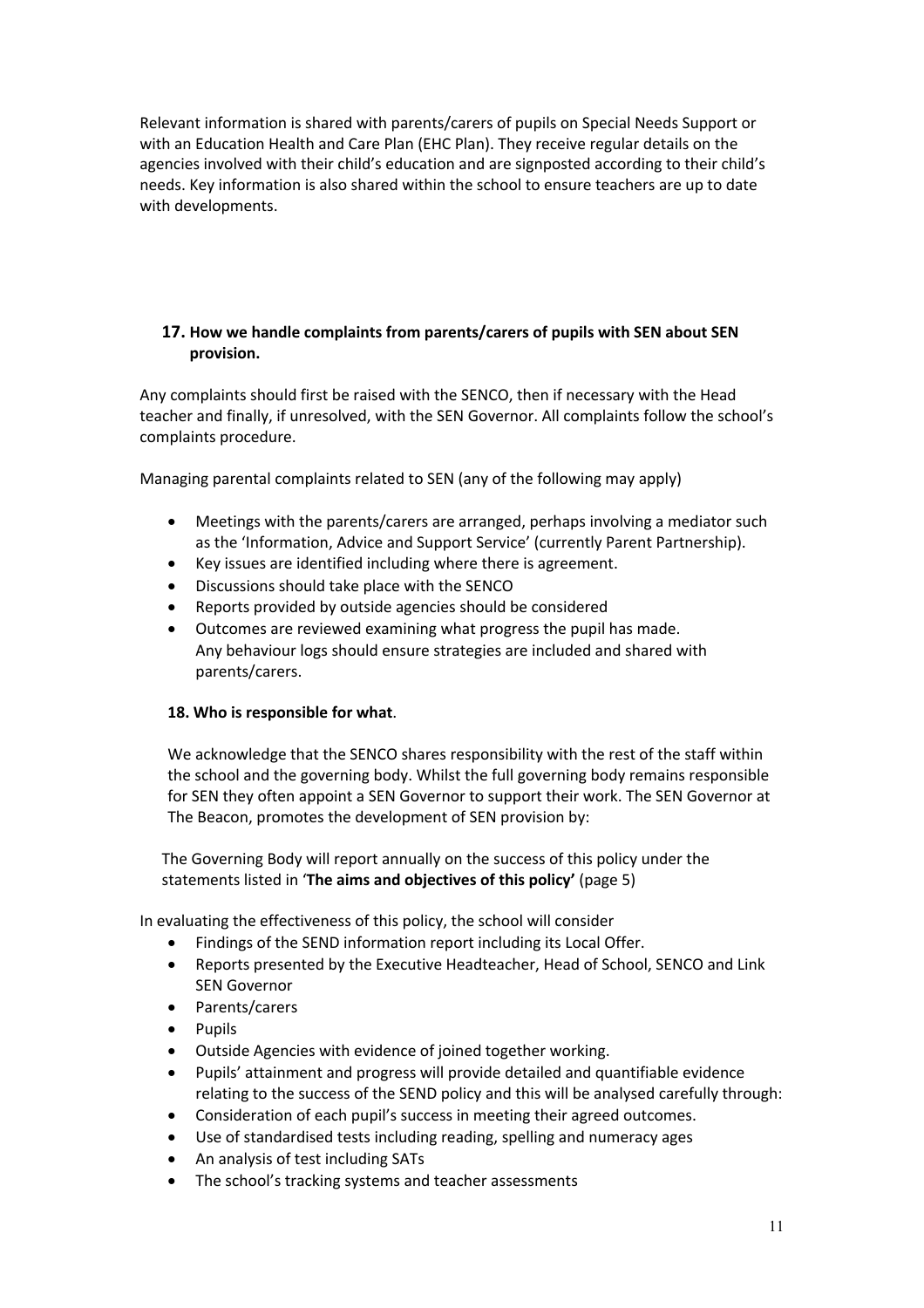- Evidence generated from Provision mapping and related interventions and person centered planning reviews from Education, Health and Care plans and EHATs.
- Raise online
- Reports provided by outside agencies including Ofsted.

# **The role of the SENCO**

The role of the SENCO involves:

- ensuring all practitioners in the setting understand their responsibilities to children with SEN and the setting's approach to identifying and meeting SEN.
- advising and supporting colleagues
- ensuring parents are closely involved throughout and that their insights inform action taken by the setting, and
- liaising with professionals or agencies beyond the setting
- The SENCO has day-to-day responsibility for the operation of SEN policy and coordination of specific provision made to support individual pupils with SEN, including those who have EHC plans.
- Overseeing the day-to-day operation of the school's SEN policy and updating it annually and overseeing and overseeing and updating the school's SEND information report in line with statutory guidelines.
- co-coordinating provision for children with SEN
- liaising with the relevant Designated Teacher where a looked after pupil has SEN
- advising on the graduated approach to providing SEN support
- advising on the deployment of the school's delegated budget and other resources to meet pupils' needs effectively
- liaising with parents of pupils with SEN
- liaising with early years providers, other schools, educational psychologists, health and social care professionals, and independent or voluntary bodies
- being a key point of contact with external agencies, especially the local authority and its support services
- liaising with potential next providers of education to ensure a pupil and their parents are informed about options and a smooth transition is planned
- working with the Executive Headteacher and Head of School and school governors to ensure that the school meets its responsibilities under the Equality Act (2010) with regard to reasonable adjustments and access arrangements
- ensuring that the school keeps the records of all pupils with SEN up to date
- Monitor and support a graduated approach of Assess, Plan, Do and Review.
- To ensure that resources and support are allocated and maintained to all those individual pupils who may need additional provision. of support staff in our schools including Teaching Assistants, Learning Mentors, Behaviour Support Staff and others.
- Review the work of other adults regularly. In reviewing pupil progress and tracking achievement, SENCOs should review targeted support on a regular basis.
- Be actively involved with the analysis and interpretation of data for the whole school and in the planning and intervention of those pupils not making expected progress and plan appropriate interventions.
- advising on the deployment of the school's delegated budget and other resources to meet pupils' needs effectively
- liaising with early years providers, other schools, educational psychologists, health